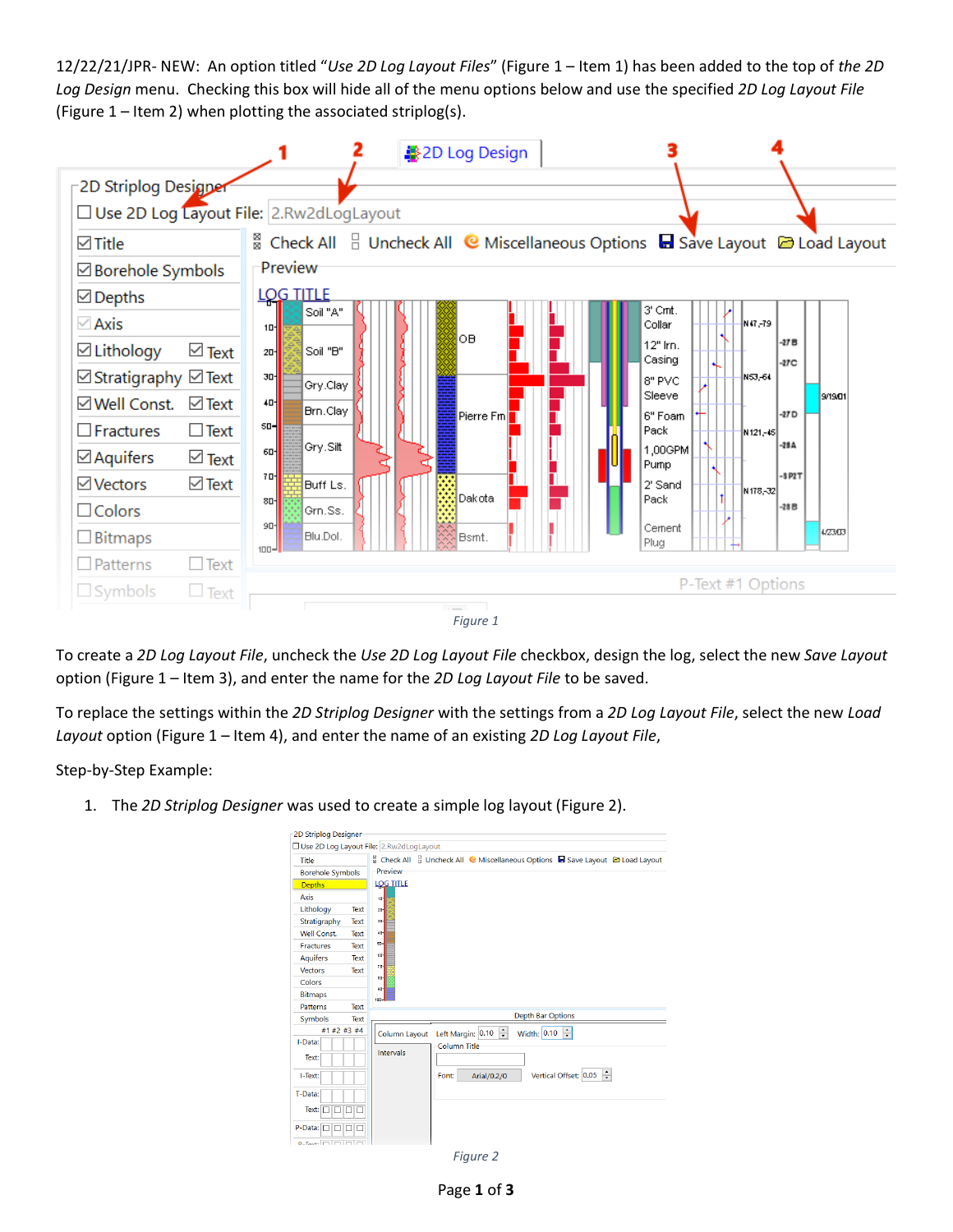- 2. The *Save Layout* option was selected and the simple log design was saved as "*1.Rw2dLogLayout"*.
- 3. The *2D Striplog Designer* was then used to create a more complex log layout [\(Figure 3\)](#page-1-0).



- <span id="page-1-0"></span>4. Next, the *Save Layout* option was selected and the more complex log design was saved as "*2.Rw2dLogLayout"*.
- 5. The *Striplogs / 2D Striplog* menu option was then selected from the main RockWorks menu.
- 6. The *Use 2D Log Layout* option was checked, the *1.Rw2dlogLayout* file was specified, and the *Continue* button was selected to produce the striplog shown within [Figure 4.](#page-1-1)



<span id="page-1-1"></span>7. The *2D Log Layout File* was changed to *2.Rw2DLogL*ayout and the Continue button was selected to produce the striplog shown within [Figure 5.](#page-2-0)